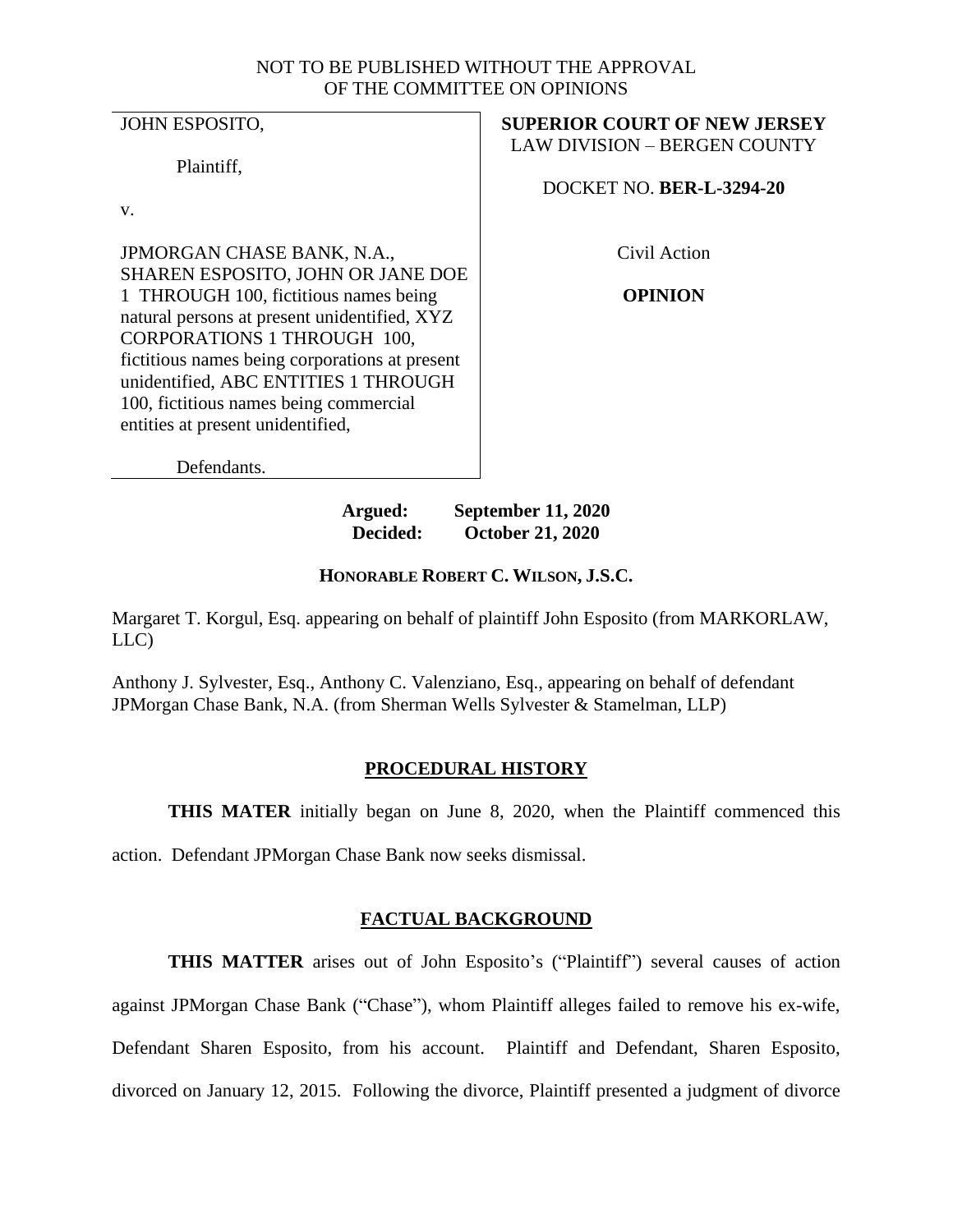and an executed Property Settlement Agreement to a Chase branch in Saddle Brook, New Jersey, requesting the Defendant Sharen Esposito be taken off his personal banking account ("Chase Account"). The Chase Account was previously a joint account. Chase issued Plaintiff a book of checks in his name alone, and sent forms with only Plaintiff's name, social security number, and address.

In October 2018, Defendant Sharen Esposito commenced a post-judgment motion against Plaintiff under docket number FM-02-1226-13 (the "Family Action"). Defendant Sharen Esposito attached Plaintiff's Chase Account activity from 2015 to 2017 in the Family Action. Chase never informed Plaintiff post-2015 that Defendant Sharen Esposito continued to have access to the Chase Account information. Plaintiff claims to have been unaware of the continued linked nature of the Chase Account and did not realize such until April 27, 2020 in connection with the Family Action. While Plaintiff confirms that Defendant Sharen Esposito did not post any transactions to the Chase Account and did not in fact use the debit or credit cards associated with the Account, he alleges that Defendant Sharen Esposito disseminated information she obtained from the Account to unspecified third parties. Plaintiff claims to have never seen or signed the 2015 Account Agreement.

Based on the above facts, Plaintiff asserted nine causes of action against both Chase and Defendant Sharen Esposito, jointly and severally: negligence and/or recklessness; invasion of privacy; breach of the duty of confidentiality; fraud; violation of the Consumer Fraud Act; breach of contract; violation of the New Jersey Computer Related Offenses Act; civil conspiracy; and promissory estoppel.

For the reasons set forth below, Chase's Motion to Dismiss is hereby **GRANTED**.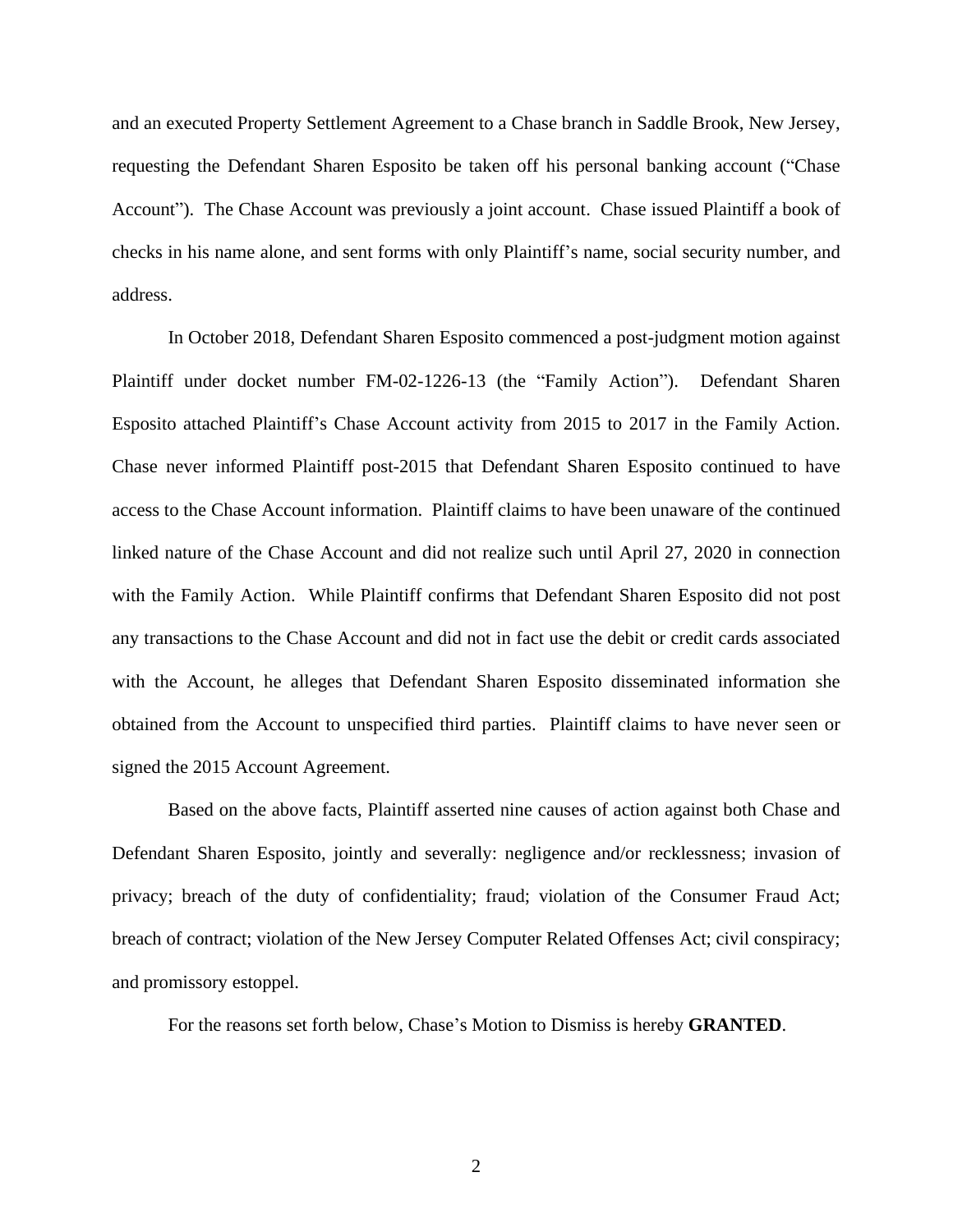#### **MOTION TO DISMISS STANDARD UNDER RULE 4:6-2(e)**

On a motion to dismiss pursuant to R. 4:6-2(e), the Court must treat all factual allegations as true and must carefully examine those allegations "to ascertain whether the fundament of a cause of action may be gleaned even from an obscure statement of claim. . . ." Printing Mart-Morristown v. Sharp Elec. Corp., 116 N.J. 739, 746 (1989). After a thorough examination, should the Court determine that such allegations fail to state a claim upon which relief can be granted, the Court must dismiss the claim. Id. It is simply not enough for a party to file mere conclusory allegations as the basis of its complaint. See Scheidt v. DRS Techs., Inc., 424 N.J. Super. 188, 193 (App. Div. 2012); see also Camden Cty. Energy Recovery Assocs., L.P. v. New Jersey Dept. of Envtl. Prot., 320 N.J. Super 59, 64 (App. Div. 1999), aff'd o.b. 170 N.J. 246 (2001) ("Discovery is intended to lead to facts supporting or opposing an asserted legal theory; it is not designed to lead to formulation of a legal theory.").

Under the New Jersey Court Rules, a complaint may only be dismissed for failure to state a claim if, after an in-depth and liberal search of its allegations, a cause of action cannot be gleaned from even an obscure statement in the Complaint, particularly if additional discovery is permitted. R. 4:6-2(e); <u>see Pressler, Current N.J. Court Rules</u>, Comment 4.1.1. to Rule 4:6-2(e), at 1348 (2010) (citing Printing Mart, 116 N.J. at 746). Thus, a Court must give the non-moving party every inference in evaluating whether to dismiss a Complaint. See NCP Litigation Trust v. KPMG, LLP, 187 N.J. 353, 365 (2006); Banco Popular No. America v. Gandi, 184 N.J. 161, 165-66 (2005); Fazilat v. Feldstein, 180 N.J. 74, 78 (2004). The "test for determining the adequacy of a pleading [is] whether a cause of action is suggested by the facts." Printing Mart, 116 N.J. at 746. However, "a court must dismiss the plaintiff's complaint if it has failed to articulate a legal basis entitling plaintiff to relief." Sickles v. Carbot Corp., 379 N.J. Super. 100, 106 (App. Div. 2005).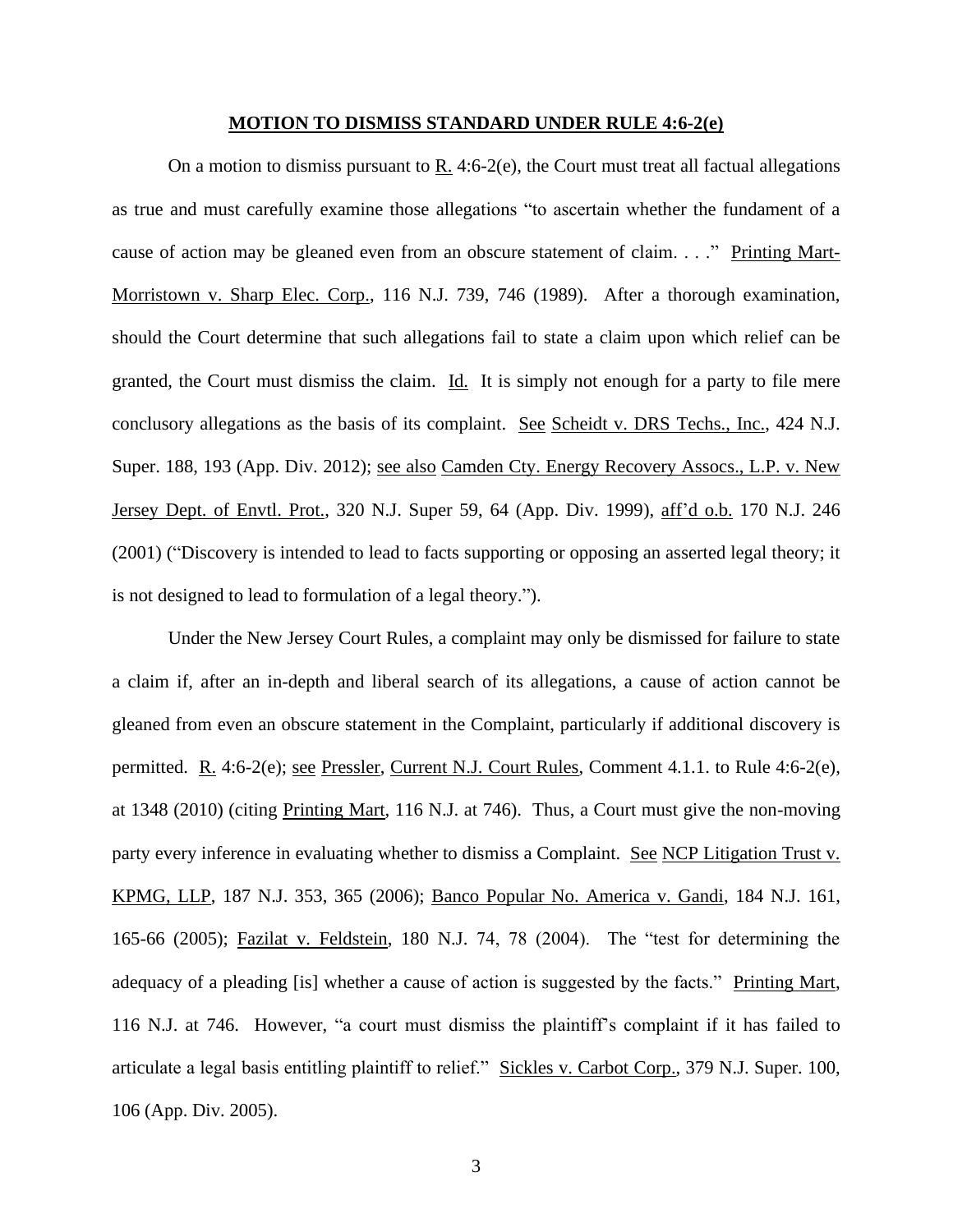#### **RULES OF LAW AND DECISION**

Plaintiff's various claims against Chase arise out of his banking relationship with Chase, which was expressly governed by the Deposit Account Agreement and Privacy Notice, which required Plaintiff to bring any lawsuit or arbitration against Chase within two years after the cause of action arose. All of Plaintiffs' claims filed initially on June 15, 2020, over five years since the relevant events occurred, are thus time barred. Furthermore, Plaintiff's claims fail on the merits. Plaintiff's claims, on the basis of tort liability, are barred by the economic loss doctrine. Plaintiff's claims for negligence, recklessness, breach of the duty of confidentiality, invasion of privacy, and fraud all fail as matter of law. Plaintiff's claims for common law fraud, consumer fraud, and the New Jersey Consumer Fraud Act fail to meet the requirements of a fraud claim, fail to state an ascertainable loss, and fail to show an "unlawful practice" as required under the New Jersey Consumer Fraud Act. Finally, Plaintiff's claims of breach of contract, promissory estoppel, and violation of the New Jersey Computer Related Offenses Act, have nothing to do with Chase, and fail to state a claim as a matter of law. For those reasons the Plaintiff's claims against Chase are dismissed.

## **I. Plaintiffs' Claims are Time Barred Per the Account Agreement**

Plaintiff's allegations plainly reveal a banking relationship with Chase, and the Account Agreement is the document that governs that relationship. The Account Agreement is integral to Plaintiff's pleaded banking relationship with Chase and is integral to Plaintiff's amended complaint. See Banco Popular N. Am. v. Gandi, 184 N.J. 161, 183 (2005) ("In evaluating motions to dismiss, courts consider 'allegations in the complaint, exhibits attached to the complaint, matters of public record, and documents that form the basis of a claim.'") (quoting Lum v. Bank of Am., 361 F.3d 217, 222 n. 3 (3d Cir. 2004)).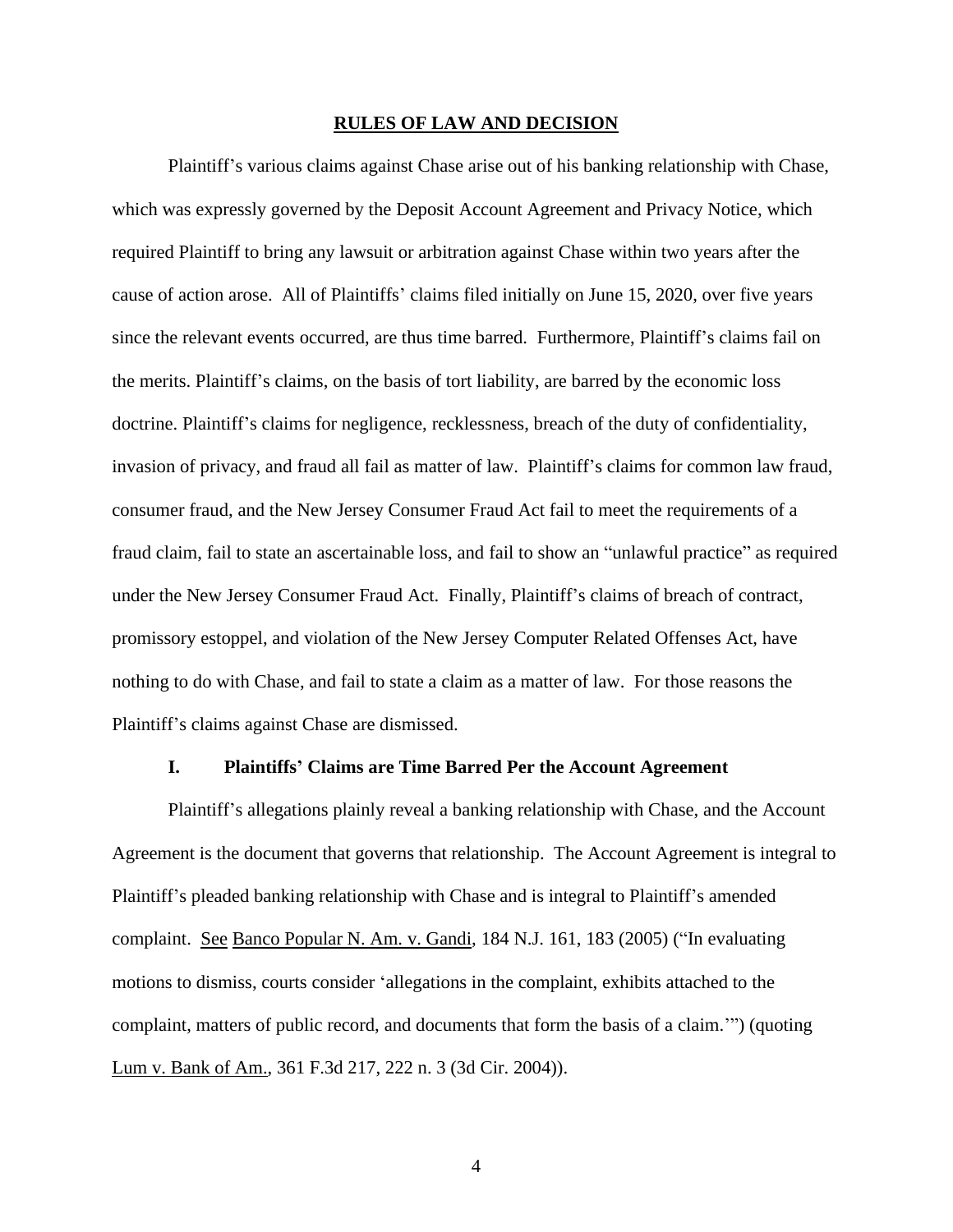The Account Agreement's "Permitted Time for Filing a Lawsuit" provision is clear: "you must file any lawsuit or arbitration against us within 2 years after the cause of action arises, unless state law or an applicable agreement provides for a shorter time." Contractual statutes of limitations are routinely upheld, if reasonable. Eagle Fire Prot. Corp. v. First Indem. Of Am. Ins. Co., 145 N.J. 345, 354 (1996). In New Jersey, statute of limitations laws only provide that suit cannot be instituted after a certain period of time; they do not make it unlawful for parties to agree by contract that suits must be brought in a shorter period. Id. at 355. One-year statute of limitations have been upheld in similar cases, where each was found "reasonable." See Id. and A.J. Tenwood Assocs. v. Orange Senior Citizens Hous. Co., 200 N.J. Super. 515, 523 (App. Div. 1985).

In fact, Plaintiff's central theory to the case as to Chase—that Chase improperly disclosed his personal financial information to his ex-wife—is squarely addressed by the terms of the Account Agreement, which states: "Information about your account or the transfers you made will be disclosed to third parties: as necessary to complete transactions; in connection with the investigation of any claim you initiate; to comply with government agency, arbitration or court orders; with your written permission; as permitted by our privacy notice."

Plaintiff's assertion that he did not sign the Account Agreement in 2015 is of no real significance. Plaintiff acknowledged that he utilized the Account and, by doing so, Plaintiff assented to the terms set forth in the Account Agreement. This Account Agreement was provided to Plaintiff after he executed the signature card for the Account.

In Kilberg v. Discover Fin. Servs., the District Court specifically found as follows: "[a]ccording to Defendant, '[p]ursuant to the "Changes To Your Agreement" provision in the Cardmember Agreement…Plaintiff was afforded the opportunity to reject any changes and close the Credit Card Account.' Defendant submits that Plaintiff did not reject any of the changes and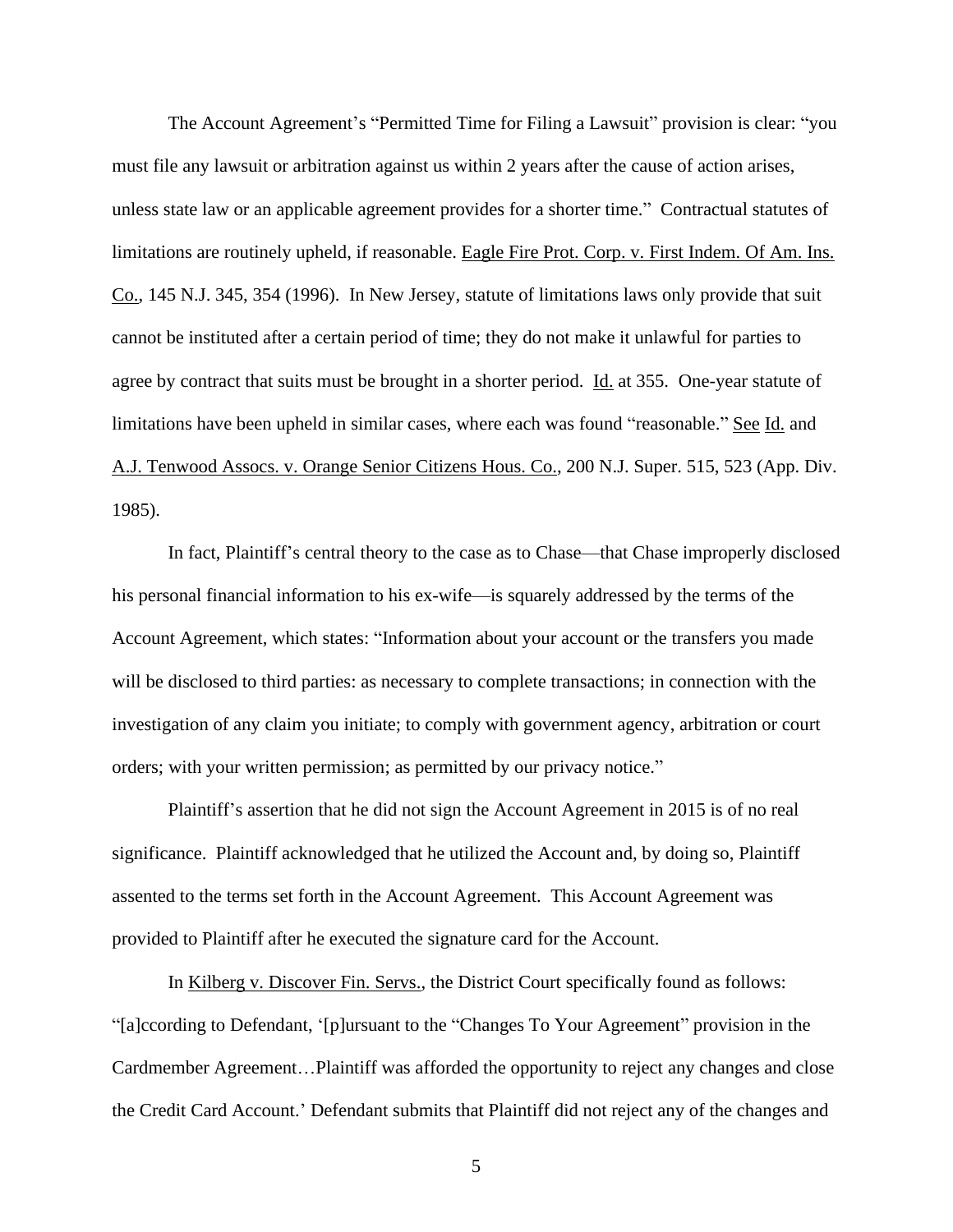continued to use his credit card after he received such notification…. Based on the parties' submissions, the Court finds that a valid contract was formed between the parties at this time, making the Cardmember Agreement, and thus the provision, valid." 2017 WL 3528005, at \*4 (D.N.J. Aug. 16, 2017). Indeed, Page 2 of the controlling Account Agreement expressly addresses Plaintiff's assent to its terms by utilizing the Account. Plaintiff's contention that he has never seen the Account Agreement, alongside his consistent use of the account, is meritless as a matter of law. See Brandywine Prof'l Servs., LLC v. Quigley, 2015 WL 6598537, at \*4 (E.D. Pa. Oct. 30, 2015); 2 Williston on Contracts § 6:44 (4th ed.) ("Depositors at common law are generally held bound by references on signature cards and in passbooks to the conditions and limitations contained in a bank's bylaws, regardless of whether the customer has read the signature card or passbook in which reference is contained.").

The contractual shortening of the statute of limitations also applies to the one statutory claim that Plaintiff brings against Chase pursuant to the Consumer Fraud Act. See Ryan v. Liberty Mut. Fire Ins. Co., 234 F. Supp. 3d 612, 618 (D.N.J. 2017). Plaintiff's Consumer Fraud Act claim relates directly to Chase's provision of banking services to Plaintiff—services that are governed by the Account Agreement that contains the two-year statute of limitations. The Account Agreement thus bars Plaintiff's Consumer Fraud Act cause of action as untimely as well.

Lastly, Plaintiff asserts protection through New Jersey's Discovery Rule, to toll the running of the statute of limitations. The Discovery Rule is an equitable principle by which the accrual of a cause of action is delayed until the injured party discovers or should have discovered that he may have the basis for an actionable claim. See Vispisiano v. Ashland Chemical Co., 107 N.J. 416, 419 (1987). Under New Jersey law, Plaintiff must plead "specific facts to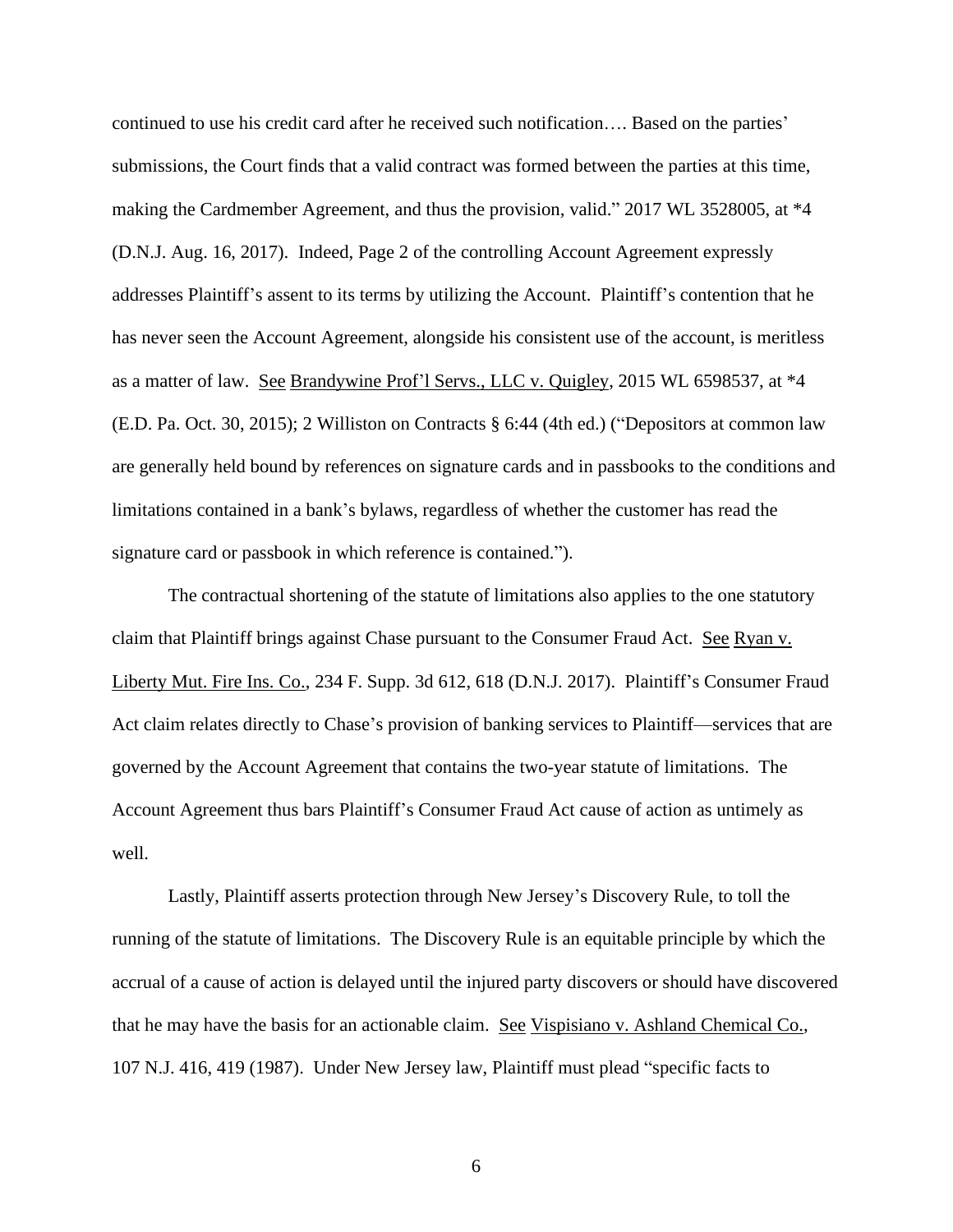demonstrate that the statute of limitations was, in fact, tolled[.]" Sterling Grace 1992 Ltd. P'ship v. Eckert, No. A-5221-08T3, 2011 WL 2371186, at \*9 (App. Div. May 2011).

Here, Plaintiff does not satisfy the Discovery Rule as there is nothing in the amended complaint concerning whether Plaintiff even timely reviewed his monthly statements for the Account which would have revealed that Chase had not removed Defendant Sharen Esposito's name. Under New Jersey's Uniform Commercial Code, a depositor must timely review his monthly statements for, among other things, errors, omissions, and unauthorized items. See N.J.S.A. 12A:4-406(c) ("If a bank sends or makes available a statement of account or items pursuant to subsection a. of this section, the customer must exercise reasonable promptness in examining the statement or the items to be to determine whether any payment was not authorized because of an alteration of an item or because a purported signature by or on behalf of the customer was not authorized."). Thus, Plaintiff is required to allege that, upon exercising reasonable diligence by reviewing his monthly statements as required under N.J.S.A. 12A4- 406(c), he could not have become aware of the basis for his claims against Chase within the two year statute of limitations set forth in the Account Agreement. Plaintiff has not made such allegations and, accordingly, the Amended Complaint must be dismissed as time barred as to Chase.

In sum, the relationship between Chase and Plaintiff is contractual, and that contractual relationship is set forth in the Account Agreement, including the "Permitted Time for Filing a Lawsuit" provision.

# **II. Plaintiffs' Tort Claims are Barred by the Economic Loss Doctrine and Covered by the Uniform Commercial Code**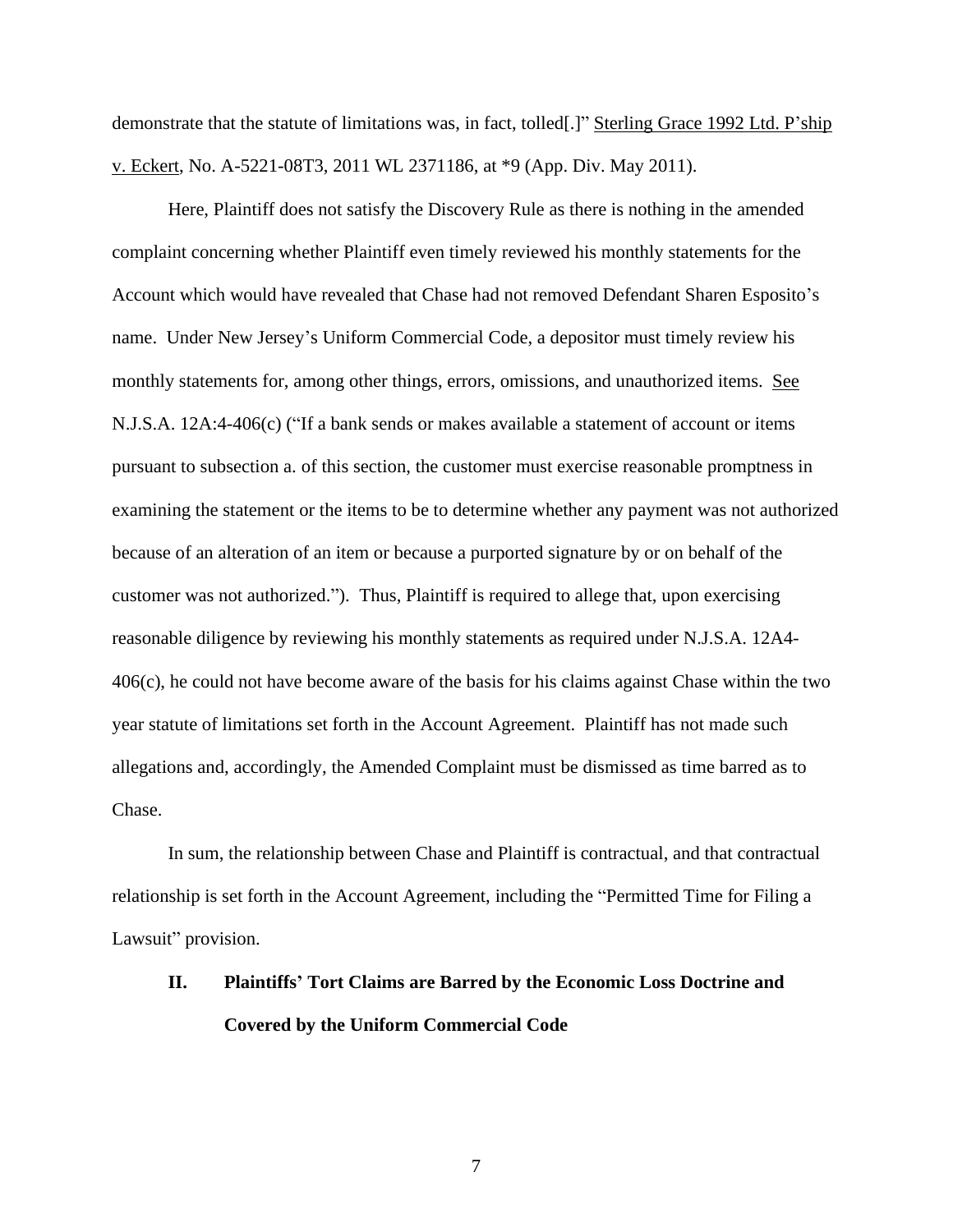## **a. Plaintiffs' Tort Claims are Barred by the Economic Loss Doctrine**

Plaintiff's common law causes of action for negligence or recklessness, invasion of privacy, breach of the duty of confidentiality, and fraud are barred by the Economic Loss Doctrine. The Economic Loss Doctrine "defines the boundary between the overlapping theories of tort law and contract law by barring the recovery of purely economic loss in tort[.]" Travelers Indem. Co. v. Dammann & Co., 594 F.3d 238, 244 (3d Cir. 2010); see also Salriel v. GSI Consultants, Inc., 170 N.J. 297, 317 (2002) ("a tort remedy does not arise from a contractual relationship unless the breaching party owes an independent duty imposed by law."). The relationship between a bank and its depositor is one of creditor and debtor. See T&C Leasing, Inc. v. Wachovia Bank, N.A., 421 N.J. Super. 221 (App. Div. 2011). In New Jersey, there is a general presumption that "the relationship between lenders and borrowers is conducted at armslength, and the parties are each acting in their own interest." United Jersey Bank v. Kensey, 306 N.J. Super 540, 553 (App. Div. 1997) (internal citations and quotations omitted). Furthermore, where an Account Agreement is silent on the issue, there is no suggested duty on the part of a bank to supervise, control, or monitor the financial activity of its debtor-depositor, and a bank is not liable to its depositor in negligence, even for failing to uncover a major theft. ADS Assocs. Grp., Inc. v. Oritani Sav. Bank, 219 N.J. 496, 523 (2014).

Here, Plaintiff has failed to show an independent duty outside the Account Agreement, and therefore Plaintiff's claims in negligence, invasion of privacy, and duty of confidentiality are barred by the Economic Loss Doctrine. Contract law applies and the Account Agreement governs the relationship between Chase and the Plaintiff in the absence of an independent duty.

The Economic Loss Doctrine also reaches the Plaintiff's common law fraud claim. A fraud claim may proceed alongside a contractual relationship only when the fraud is extrinsic to the contractual obligations. See State Capital Title & Abstract Co. v. Pappas Bus. Servs., LLC,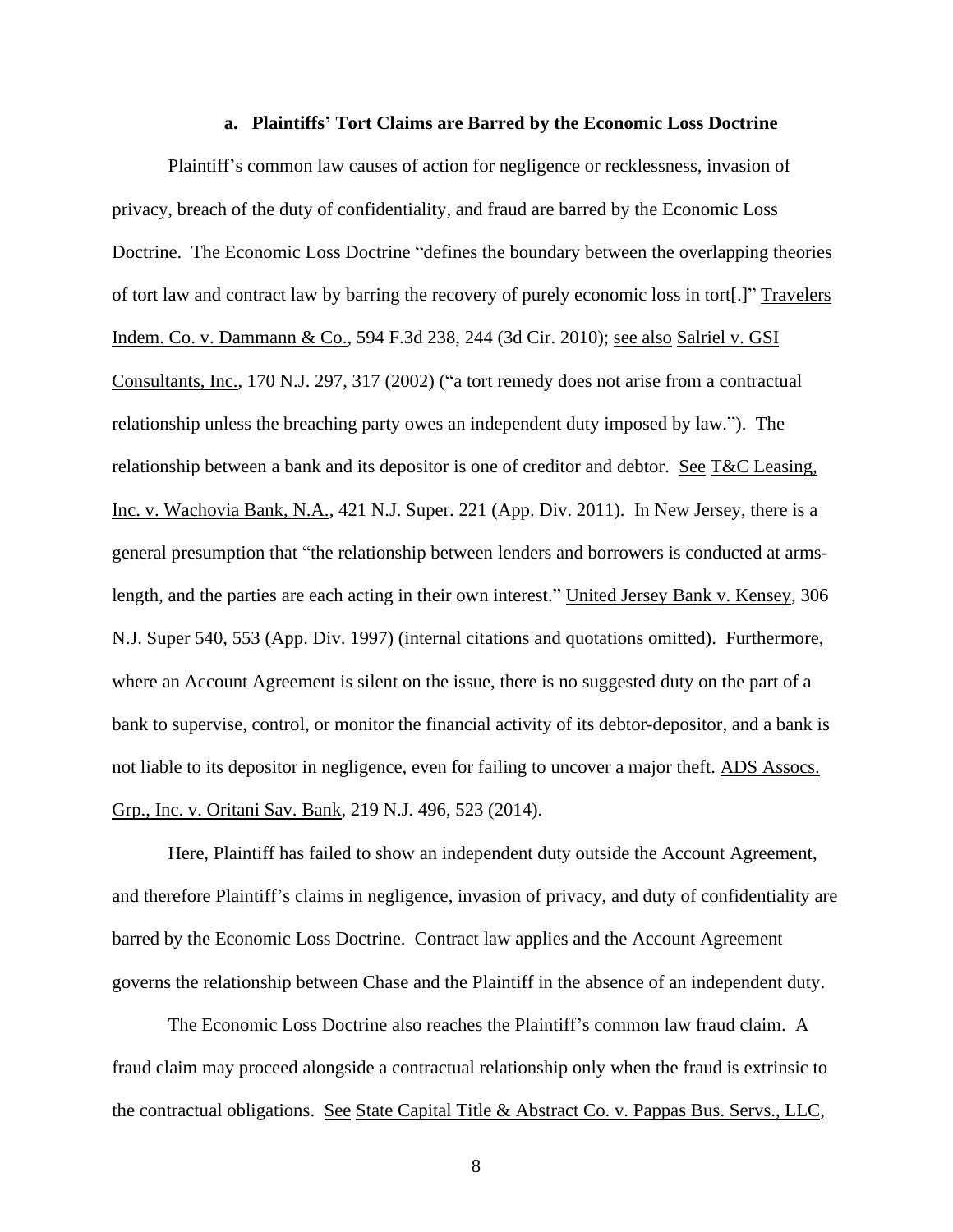646 F.Supp. 2d 668, 677 (D.N.J. 2009). Here, Plaintiff's fraud case is based on the allegation that Plaintiff relied on Chase's representations that it would take Defendant Sharen Esposito's name off his Chase Account. That allegation arises out of the performance of Chase's obligations in connection with the Account Agreement and there is no alleged fraud that is separate and distinct from the performance of the contract.

#### **b. Plaintiff's Case is Governed by the Uniform Commercial Code**

The relationship between a bank and its customer with respect to negotiable instruments, including checks, is governed by the UCC. See Travelers Indemnity Ins. Co. v. Good, 325 N.J. Super. 16, 21 (App. Div. 1999); see also ADS Associates Group, Inc. v. Oritani Sav. Bank, 219 N.J. 496, 516 (2014) (rejecting common law negligence claim against bank under UCC where the common law remedies contravene the remedies afforded under the UCC).

Under N.J.S.A. 12A:4-406, banks are afforded a safe harbor with respect to fraudulent items payed out by the bank, if they supply customer with a monthly account statement. N.J.S.A. 12A:4-406. Specifically, the bank can make available "a statement of account showing payment of items for the account" with sufficient information such that customers can reasonably identify the items paid. N.J.S.A. 12A:4-406(a). If the bank does so, the customer must "exercise reasonable promptness in examining the statement or the items to determine whether any payment was not authorized because of an alteration of an item or because a purported signature by or on behalf of the customer was not authorized[,]" and the customer must then promptly notify the bank of the relevant facts. N.J.S.A. 12A:4-406(c). A time limit of one year is generally imposed on customers to report discrepancies on their account statements, "[w]ithout regard to care or lack of care of either the customer or the bank." N.J.S.A. 12A:4- 406(f). Lastly, the existence of an account agreement may serve to shorten certain obligations. N.J.S.A. 12A:4-103(a) ("The effect of the provisions of this chapter may be varied by agreement,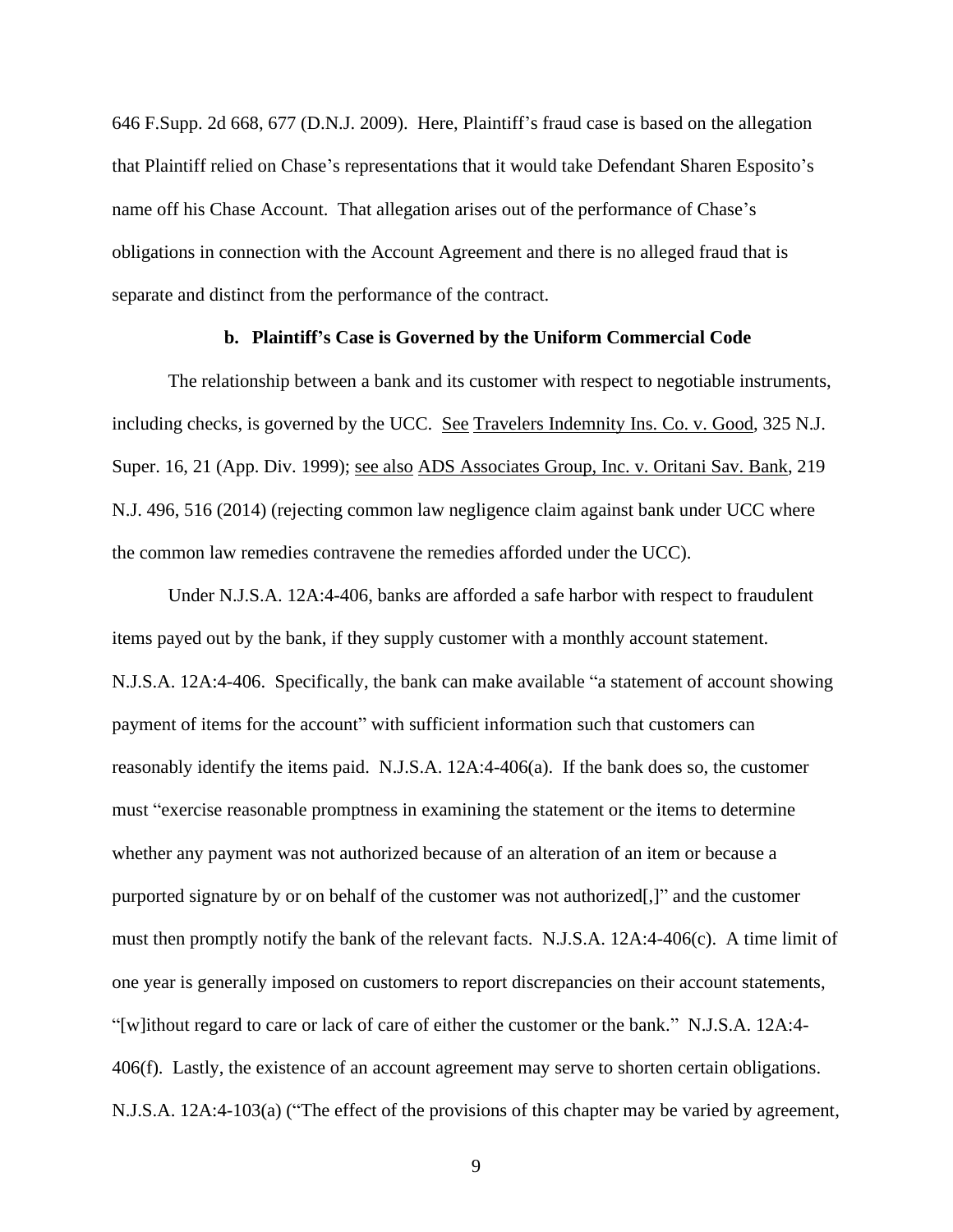but parties to the agreement cannot disclaim a bank's responsibility for its lack of good faith or failure to exercise ordinary care or limit the measure of damages for the lack or failure.").

Here, the allegation was not that the bank allowed a fraudulent transfer, but rather that the bank's alleged mismanagement of Plaintiff's account caused Plaintiff's ex-wife to have continued access to Plaintiff's financial information. Since the UCC governs on issues between banks and their customers, we must look to what, if any, protections and or duties exist for the Plaintiff under the UCC. The UCC presumes that a customer receiving a statement of account is notified of the account activity and places the responsibility on the customer to police his account. Thus, Plaintiff is required to allege that, even exercising reasonable diligence, which would certainly include reviewing his monthly statements as required under N.J.S.A. 12A4- 406(c), he could not have become aware of the basis for his claims against Chase within the two year statute of limitations set forth in the Account Agreement. It is common practice to set a time limit for customers to report discrepancies and the UCC explicitly allows parties to alter these terms via their agreement. In the case at bar, Plaintiff failed to raise any issue on his Account until 5 years after requesting to have Defendant Sharen Esposito removed. Furthermore, as stated above, the action is time barred by the agreement and the valid statute of limitations provision.

#### **III. Plaintiff's Common Law Fraud Claim Fails as a Matter of Law**

Even if not barred by the Economic Loss Doctrine, Plaintiff's common law fraud claim fails as a matter of law. Common law fraud has three elements: a Plaintiff must show that "(1) defendant made material misrepresentation or omission of fact; (2) knowing the misrepresentation to be false or the omission to be material, and intending the other party to rely on it; and (3) the other party did in fact rely on the misrepresentation or omission to its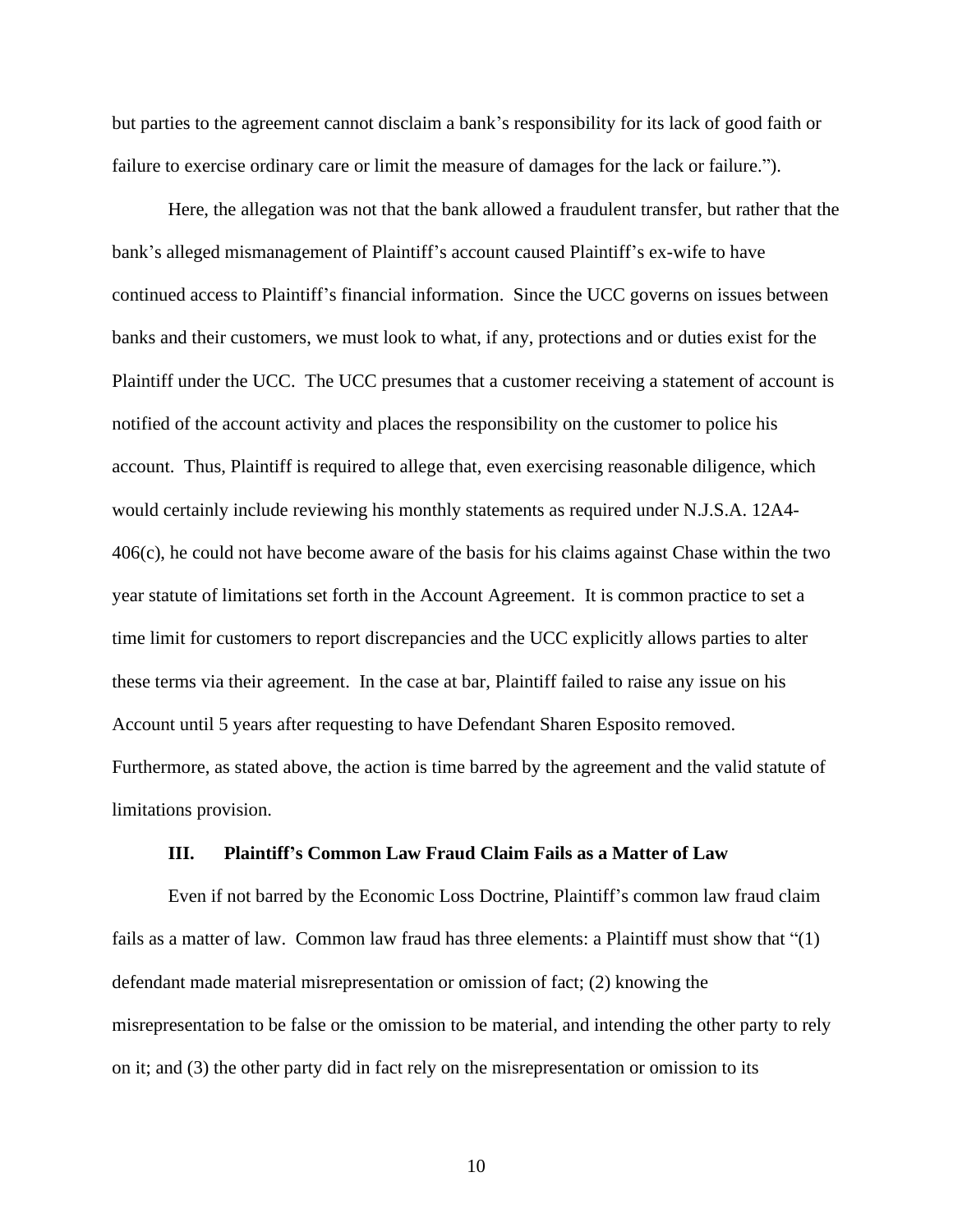detriment." Zorba Contractors, Inc. v. Housing Auth., City of Newark, 362 N.J. Super. 124, 139 (App. Div. 2003).

For common law fraud based on material misrepresentation, contingent events, or expectations, do not constitute material misrepresentations even if such statements may turn out to be wrong. Anderson v. Modica, 4 N.J. 383, 391-92 (1950). Plaintiff's common law fraud claim against Chase is based on the alleged misrepresentation that Chase would take Defendant Sharen Esposito off of his Chase account, but this does not amount to a material misrepresentation of an *existing fact*. Plaintiff's allegations instead merely concern a statement about future contingent events—that Chase "would" remove Ms. Esposito from the account.

Moreover, Plaintiff cannot maintain a claim of fraud premised on this allegation of misrepresentation absent a demonstration of scienter. Jewish Center of Sussex Cty. v. Whale, 86 N.J. 619, 625 (1981). Here, there is no allegation that Chase made a purported statement that Defendant Sharen Esposito was taken off the Account with the intent to deceive Plaintiff or that Chase was seeking to obtain an undue advantage therefrom.

Lastly, Plaintiff's assertion that Chase's omission constitutes fraud does not save his fraud claim. A fraud claim premised on an omission can only exist where there is an obligation on the part of the defendant to disclose material information to the Plaintiff. See Berman v. Gurwicz, 189 N.J. Super. 89, 93 (Ch. Div. 1981). In this case, Chase had no such duty. Plaintiff misperceives the law as it pertains to the relationship between a bank and its depositor, claiming that a bank acts as a fiduciary to its depositors. In doing so, Plaintiff relies on Official Comm. Of Unsecured Creditors v. Donald, Lufkin & Jenrette Sec. Corp., 2002 WL 362794, at \*2, 8-9 (S.D.N.Y. Mar. 6, 2002), which dealt with a bank acting as a financial advisor. Here, Chase was not acting as anything more than a depository bank, and Plaintiff was nothing more than a depositor. A creditor-debtor relationship does not generally give rise to a duty to disclose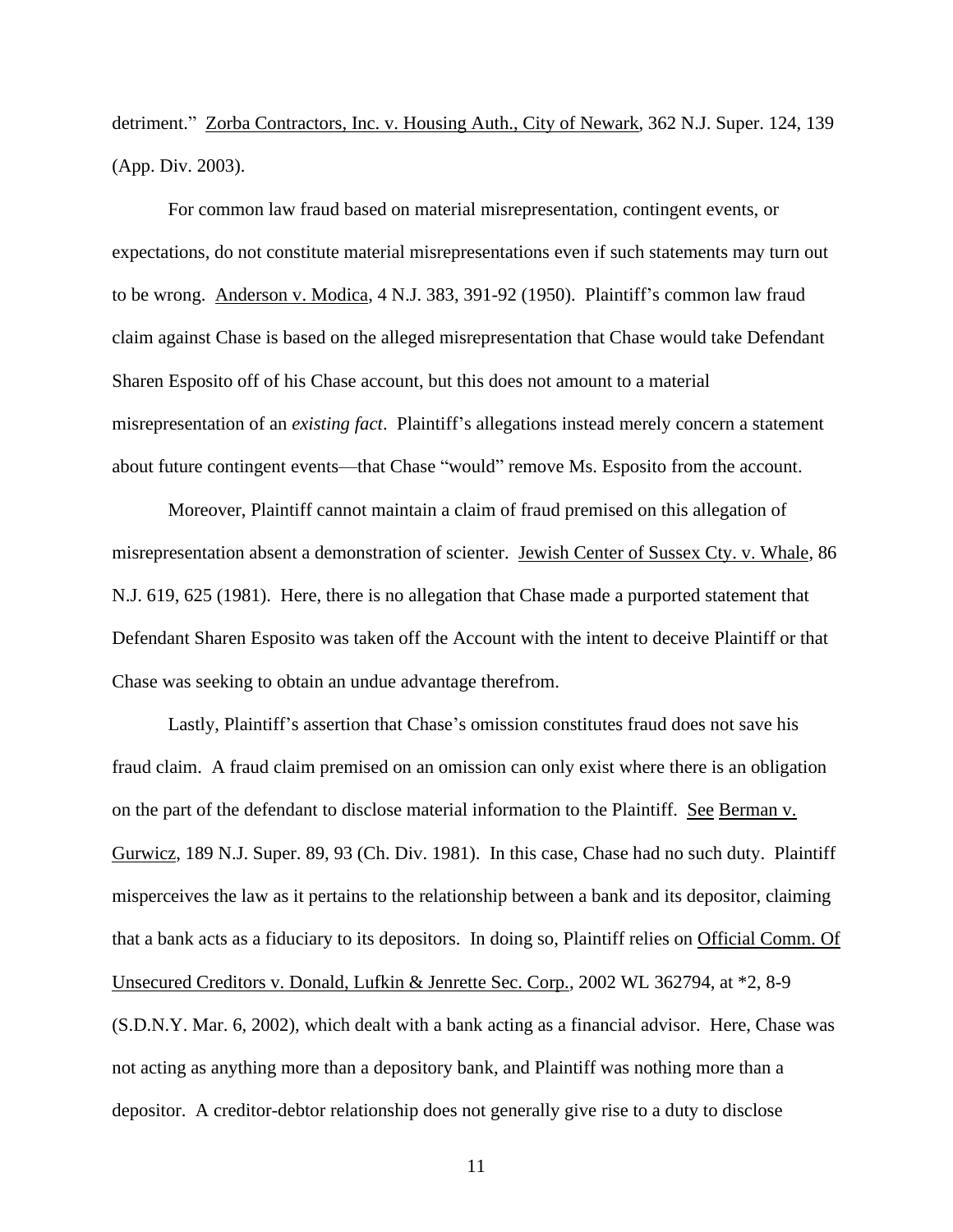information absent a fiduciary duty. See New Jersey Economic Development Authority v. Pavonia Restaurant, Inc., 319 N.J. Super. 435, 447 (App. Div. 1998).

#### **IV. Plaintiff Does Not State a Claim under the Consumer Fraud Act**

Plaintiff's Consumer Fraud Act claim also fails for two additional reasons; to state a claim under the Consumer Fraud Act, a party must establish: (1) unlawful conduct by the other party in connection with the sale or advertisement of a product; (2) an ascertainable loss on the part of the party asserting the claim; and (3) a causal relationship between the unlawful conduct and the ascertainable loss. Dabush v. Mercedes-Benz USA, LLC, 378 N.J. Super. 105, 114-15 (App. Div. 2005). "Unlawful conduct" is either an affirmative act, knowing omission, or regulatory violation. See Thiedmann v. Mercedes-Benz USA, LLC, 183 N.J. 234, 245 (2005). In order to prove an affirmative misrepresentation under that CFA, the Plaintiff must establish that the statement was: (1) material to the transaction; (2) a statement of fact; (3) found to be false; (4) and "made to induce the buyer to make purchase." Gennari v. Weichert Co. Realtors, 148 N.J. 582, 607 (1997).

Plaintiff's Amended Complaint is devoid of any particular allegations as to Plaintiff's ascertainable loss. Plaintiff's opposition papers attempt to state that his Counsel advised Chase's Counsel of the legal fees Plaintiff incurred in his separate matrimonial action as a loss to satisfy a claim of fraud in the present case. Besides being procedurally improper, this vague, unsupported statement does not satisfy Plaintiff's obligation to plead his "ascertainable loss" with the requisite particularity under R. 4:5-8. Because this Court finds no unlawful conduct—either in the affirmative form, or as a failure to comply with a pre-existing fiduciary duty—and Plaintiff has failed to plead an ascertainable loss, the Court dismisses the Plaintiff's claim under the CFA.